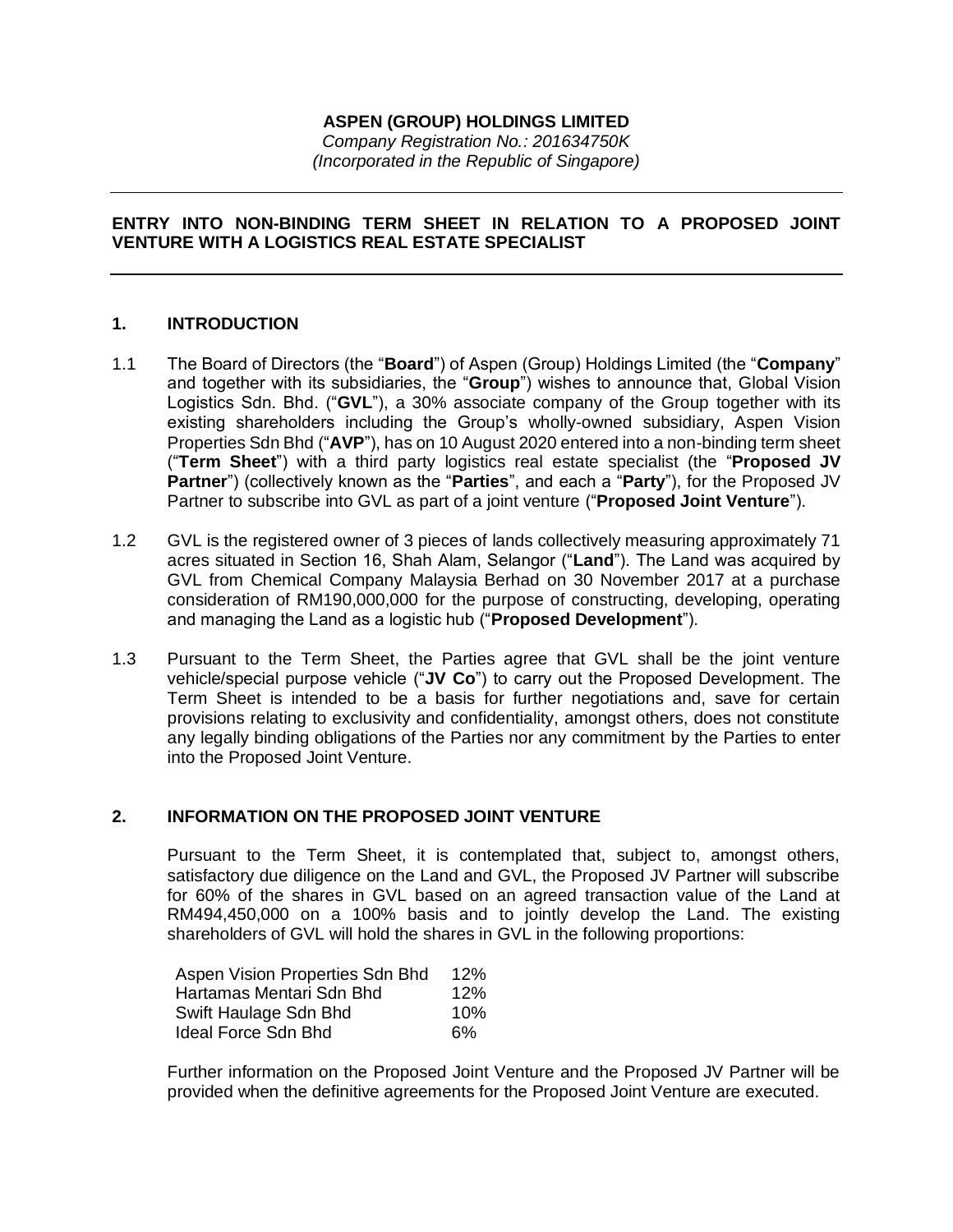### **3. Exclusivity**

Under the Term Sheet, GVL and the existing shareholders of GVL shall work exclusively with the Proposed JV Partner to undertake the necessary due diligence and to negotiate on the definitive agreements for the Proposed Joint Venture, from the date of the Term Sheet until (i) 5 October 2020 (or such other date as Parties may agree); or (ii) the definitive agreements are executed, whichever is earlier.

# **4. RATIONALE OF PROPOSED JOINT VENTURE**

The Board is of the view that the collaboration with the Proposed JV Partner is beneficial to the Group as the Group will be able to tap on the expertise of the Proposed JV Partner to manage the construction and operations of the Proposed Development. The existing shareholders of GVL will also be partially relieved from the capital investment commitments required to fully execute the Proposed Development.

If it materialises, the Proposed Joint Venture is expected to have a positive impact on the earnings per share and/or net tangible assets per share of the Group for the current financial year ending 31 December 2020.

# **5. CAUTIONARY STATEMENT**

Shareholders and potential investors should exercise caution when trading in the shares of the Company. In the event of any doubt as to the action they should take, Shareholders should consult their stockbrokers, solicitors, accountants or other professional advisers. The Proposed Joint Venture is subject to, amongst others, the execution of the definitive agreements and there is no certainty or assurance that the definitive agreements will be entered into or that the completion of the Proposed Joint Venture and Proposed Development will take place.

#### **6. FURTHER ANNOUNCEMENT**

The Company will make the relevant update announcements in compliance with the Singapore Exchange Securities Trading Limited Listing Manual Section B: Rules of Catalist as and when there are material developments on the Proposed Joint Venture and other matters contemplated by this announcement.

#### **7. RESPONSIBILITY STATEMENT**

The Directors collectively and individually accept full responsibility for the accuracy of the information given in this announcement and confirm after making all reasonable enquiries that, to the best of their knowledge and belief, this announcement constitutes full and true disclosure of all material facts about the Proposed Joint Venture and the Company, and the Directors are not aware of any facts the omission of which would make any statement in this announcement misleading. Where information in this announcement has been extracted from published or otherwise publicly available sources or obtained from a named